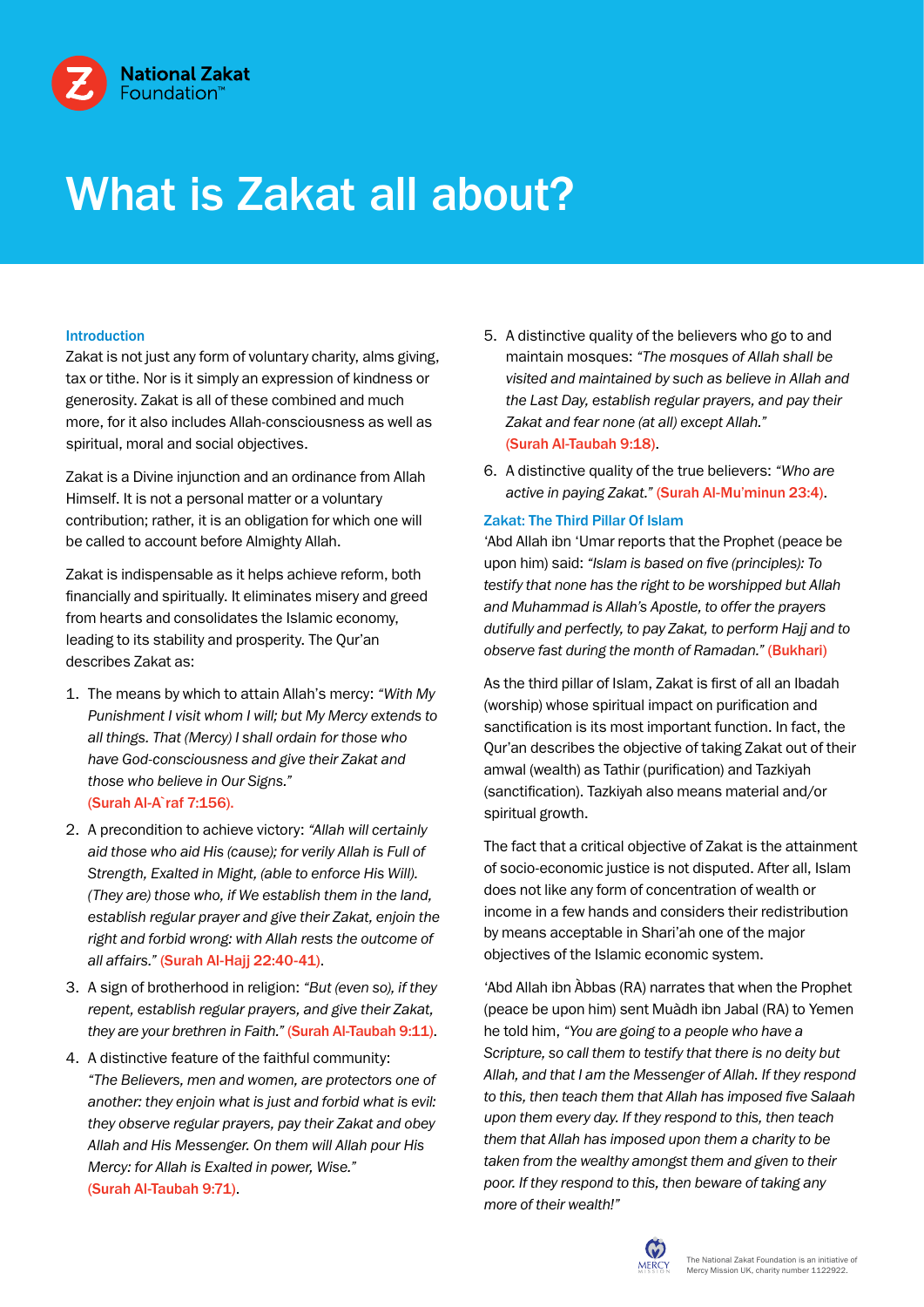

Zakat was understood to be a transfer of a certain portion of wealth from the haves to the have-nots as a duty to Allah.

The Lisan Al-Arab dictionary says: *"The root of the word Zakat in Arabic means cleanliness, growth, blessing and praise."* All these meanings of the word are used in the Qur'an and Hadith.

#### Defining Zakat

The word Zakat is the infinite form of the verb zaka, meaning to grow, to increase and to purify. When said about a person, it means to improve or to become better. Consequently Zakat means, blessing, growth, cleanliness and betterment.

In the Shari'ah, the word Zakat refers to the determined share of wealth prescribed by Allah to be distributed among the deserving categories of those entitled to receive it.

Zakat is a Divinely ordained institution and is regarded both as a right of Allah as well as the right of the poor. In fact, an Islamic government can forcibly take Zakat from the rich if the rich withhold it.

### History of Zakat

### Zakat Before the Advent of Islam

The history of Zakat is the same as that of Salaah. It is evident from the Qur'an that like Salaah its directive always existed in the Shari'ah of the previous Prophets. When the Almighty asked the Muslims to pay it, it was not something unknown to them.

All the followers of the religion of Ibraham (AS) were fully aware of it. For this very reason Surah Al-Ma'arij (70:25) describes it as *"A specified right."* Thus it was a pre-existing Sunnah which the Prophet (peace be upon him), with necessary reformations, upheld at the behest of the Almighty.

The Qur'an gives examples in several verses telling us how Zakat was imposed on the previous Prophets. For example:

Zakat of Prophet Isma'il (AS): *"Also mention in the Book (the story of) Isma'il: He was (strictly) true to what he promised, and he was an apostle (and) a prophet. He used to enjoin on his people Salaah and Zakat, and he was most acceptable in the sight of his Lord."*

### [Surah Mariam 19:54-55]

Zakat of the Jews: *"And (remember) when We made a covenant with the Children of Israel, (saying): Worship none save Allah (only) and be good to parents and to kindred and to orphans and the needy and speak kindly to mankind; and establish Salaah and pay Zakat."*

### [Surah Al-Baqarah 2:83]

Zakat to the progeny of Prophet Ishaaq (AS) and Prophet Yacob (AS): *"And We sent them inspiration to do good deeds and to be diligent in the Salaah and pay Zakat."* [Surah Al-Anbiyaa 21:73]

Zakat of Prophet Isa (AS): *"He said: Lo! I am the slave of Allah. He has given me the Scripture and has appointed me a Prophet. And has made me blessed wheresoever I may be and has enjoined upon me Salaah and Zakat so long as I remain alive."* [Surah Maryam 19:30-31]

### Zakat in the time of the Prophet (peace be upon him)

Going back to the first application of Zakat at the time of the Prophet (peace be upon him) is like studying Zakat at its source in order to discover its significance, mode of application and effects, whether social, spiritual or economic.

In Makkah the verses on Zakat were in the general form of voluntary payments and it was left to the faith and the brotherly feelings of individuals to decide what and how much to give in Zakat. Surah Al-Ma'arij (70:24-25) advises: *"And in whose wealth there is a right acknowledged. For the beggar and the destitute."*

It was only in the second year of Hijrah, some eighteen months after the arrival of the Prophet (peace be upon him) to Madina that Zakat became a Fard or an obligation on Muslims. Madinan verses gave clear directives, ordering the payment of Zakat and since that time the Prophet (peace be upon him) used to send out Zakat workers to collect and distribute the due Zakat.

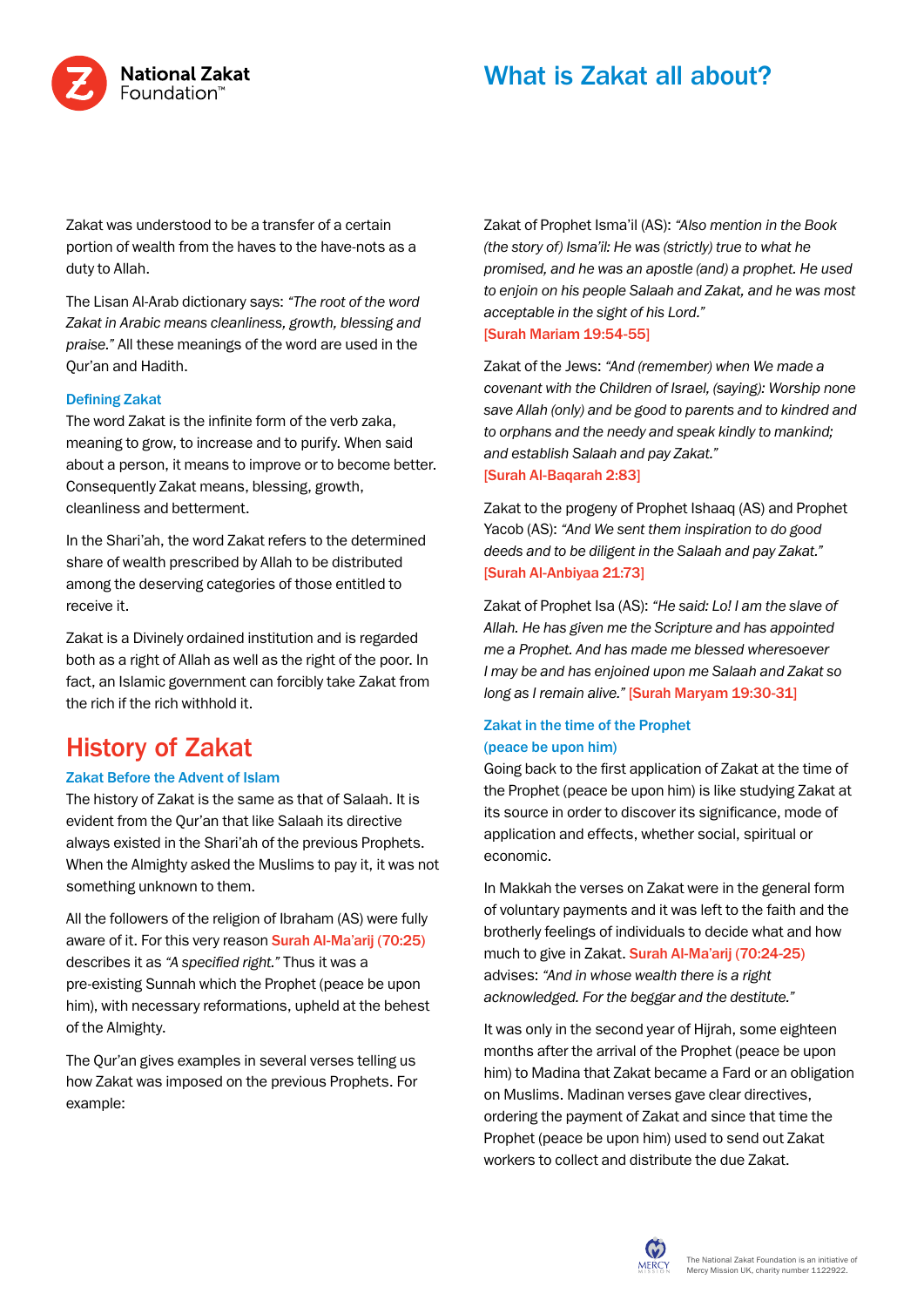

The Qur'an does not give the definition of Zakatable wealth, except in a few cases, only the general principles are given without the details, e.g:

- 1. Gold and Silver: *"And there are those who hoard gold and silver and spend it not in the way of Allah. Announce unto them a most grievous penalty."*  (Surah Al-Taubah 9:34)
- 2. Crops and Fruits: *"Eat of their fruit in their season, but render the dues that are proper on the day that the harvest is gathered."* (Surah al-An'aam 6:141)
- 3. Earnings of Trade: *"O ye who believe, give of the good things which ye have earned."* (Surah Al-Baqarah 2:267)
- 4. Wealth from beneath the earth: *"And of that which we have produced for you from the earth."* (Surah Al-Baqarah 2:267)

Furthermore, the Qur'an mentions Zakat in general and the word amwal (i.e. property or wealth or earning) is used as in the verse, *"Out of their wealth take sadaqah thereby purifying and sanctifying them."* (Surah Al-Taubah 9:103) and, *"In their wealth and properties is the right of the poor, the beggar and he who is in deprivation."* (Surah Al-Dhareyat 51:19)

It is the Sunnah of the Prophet (peace be upon him) that gives us, by example and by directives, details of the general Qur'anic command and converts the theoretical axioms of the Qur'an into a living reality. The Prophet (peace be upon him) is the one who knows most about what Allah ordained and as such the Sunnah gives us detailed specifications of the kinds of Zakatable wealth, the minimum exempt of each of them and the applicable rates. The Sunnah also gives the details of the categories of people that should receive Zakat.

# Objective of Zakat

### Zakat: An Act of Devotion and Worship

The objective of Zakat, as emphasised in the Qur'an, is a glorious objective of purification and upliftment (Surah Al-Taubah 9:103). In that sense, Zakat washes away sins and impurities in the same way that Salaah washes away sins and impurities. This is why it is mentioned in the sayings that Zakat carries the *"dirt"* (awsakh) of people.

Allah created the worlds with the objective of worshipping and praising Him. Creation worships Allah using all their faculties and abilities, including physical, mental and material forms of worship. Some financial worships of previous nations required them to feed their material resources to a burning fire. Islam as the final and complete message doesn't allow wastage of resources. Therefore, all financial worships in Islam find their route to the pockets of the poor and needy.

The inner intention when discharging Zakat should be based on the fulfilment of the Commandments of Allah. The objective is to engage in a specialised form of worship, solely for the pleasure of Allah. The individual who sincerely dispenses his Zakat most definitely becomes the recipient of the promised rewards and benediction of Allah. Surah Al-Baqarah (2:276) tells us that: *"Allah will deprive usury of all blessing, but will give increase for deeds of charity: For He does not love the one who is ungrateful and wicked."*

The Hadith of the Prophet (peace be upon him) enunciates this concept very beautifully: *"When a slave of Allah pays Zakat, the Angels of Allah pray for him in these words: "O Allah! Grant abundance to him who spends (in Your cause) and destroy him who does not spend and restricts to himself his wealth.""* (Bukhari)

Abdullah bin Abi Aufa narrated: When the people brought Sadaqah to the Prophet (peace be upon him) he used to say, *"O Allah! Bless them with your Mercy." Once my father came with his Sadaqah to him whereupon he i.e. the Prophet (peace be upon him) said. "O Allah! Bless the family of Abu Aufa."* (Bukhari)

When a Muslim pays Zakat, Allah increases his sustenance. Although at a human level it may seem that giving of wealth means reduction of wealth, in reality it is not. At a metaphysical level, Allah blesses the giver of Zakat to an extent that is beyond human perception. This is very well-defined by the following Hadith: *"Charity does not diminish wealth."* (Muslim)

Sadaqah and Zakat are mentioned in the Qur'an and Sunnah, sometimes interchangeably, and often refer to the same thing, i.e. the obligatory payment. For example:

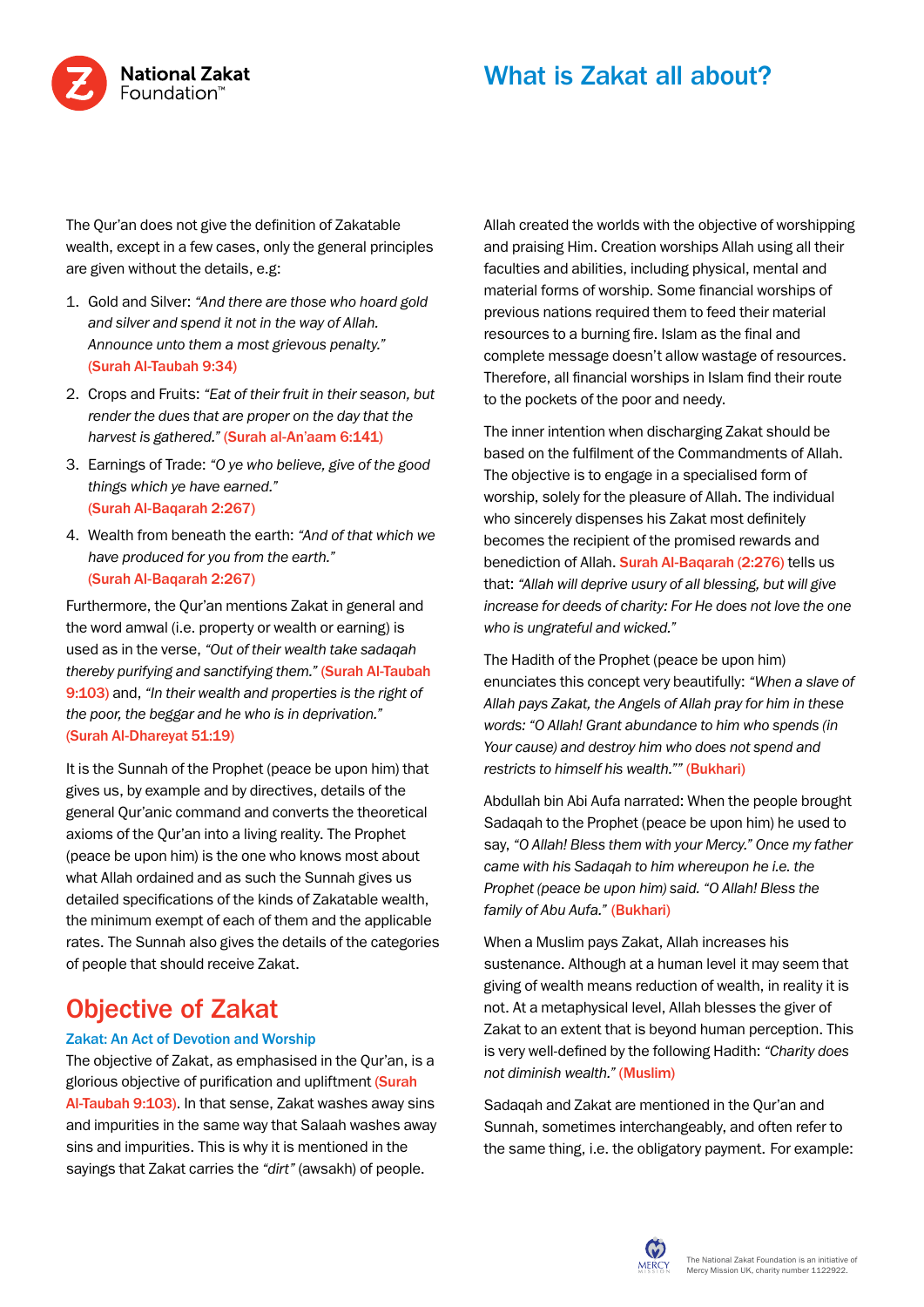

- 1. The word Zakat is mentioned 30 times in the Qur'an.
- 2. Salaah and Zakat are interlinked in 28 places in the Qur'an.
- 3. Zakat is not linked with Salaah in 2 places in the Qur'an. (Surah Al-'Araf 7:156 & Surah Ar-Rum 30:39)
- 4. Zakat always refers to the annual obligatory fixed payment from one's wealth.

On the other hand:

- 1. The word Sadaqah is mentioned 13 times in the Qur'an.
- 2. Sadaqah covers the meaning of obligatory and voluntary charity.
- 3. Sadaqah is referred to as feeding the poor as an expiation for shaving the head while in Ihram. (Surah Al-Baqarah 2:196)
- 4. Sadaqah means the obligatory charity (i.e. Zakat) in 2 places. (Surah Al-Taubah 9:60 and 9:103).

### Warning Against the Rejection of Zakat

Several Hadith mention the warning the Prophet (peace be upon him) gave to those who reject the payment of Zakat. His warning of severe punishment in the hereafter was aimed at awakening dormant hearts and shaking miserly souls to give, both by positive encouragement and fear of punishment. If they do not perform this duty with awakened consciences, the power and authority of the state was used to collect Zakat.

Abu Hurairah (RA) reported: The Messenger of Allah said: *"He who is given wealth by Allah but he does not pay its Zakat, that wealth is made for him, on the Day of Judgment, into the form of a huge bald serpent with two horns, encircling that person and squeezing him all day, then holding him by lips telling him, 'I am your wealth, your treasure that you hoarded.'"* Then the Prophet (peace be upon him) quoted [Surah Al-Imran 3:180], *"And let not those who covetously withhold the gift that Allah has given them of His grace think that it is good for them. Nay, it will be worse for them. Soon shall the things which they covetously withheld be tied to their necks like a collar on the Day of Judgment."* (Bukhari) Not only did the Prophet (peace be upon him) issue a stern warning with regard to the punishment in the Hereafter, but he went on to warn of a punishment in this life as well, both from Allah and from the State.

The Prophet (peace be upon him) said: *"Zakat is never intermingled with any amount of wealth without destroying and rotting it."* (Bukhari). This saying has two meanings according to Al Mundhiri. Firstly, that whenever due Zakat is not paid it will be a cause for ruining that wealth. *"Whenever any amount of wealth is destroyed in the land or in the sea it could be because its Zakat was not paid."*  (Al-Tabarani). Secondly, if a person who takes Zakat as recipient without deserving that Zakat and mixes it with his wealth, it will be a reason for rotting all his wealth. (Ahmad)

### Paying Zakat

### Conditions that Make Zakat Obligatory

Zakat is charged on specified wealth because it is owned or possessed, i.e. one has to pay Zakat if one possesses wealth to the value of Nisab or more as one is deemed to be rich according to the Shari'ah. The Qur'an and the Sunnah impose this levy on wealth that covers wealth and income. The Prophet (peace be upon him) gave a listing of Zakatable items and rates to be charged on each of them and determined exemptions and the criteria of Zakatability. Still, Zakat is only due when certain conditions are fulfilled. These conditions relate to both the payer and the wealth of the payer; and should be counted as a Mercy from the Almighty.

### Who must give Zakat

In general, most Muslim jurists agree that Zakat is obligatory on Muslims who are:

- 1. Mature i.e. have reached the age of puberty
- 2. Sane
- 3. Free i.e. not captives
- 4. Owning the prescribed Nisab amount

However, there is disagreement amongst Muslim jurists on whether or not Zakat is compulsory on the wealth of minors and the insane. Imaam Shafi'i reports the Prophet (peace be upon him) said: *"Invest the fund of the orphans so they may not be used up by Zakat."* This Hadith implies that there is an obligation of Zakat on the wealth of minors and the insane. Such obligations become the responsibility of their guardians.

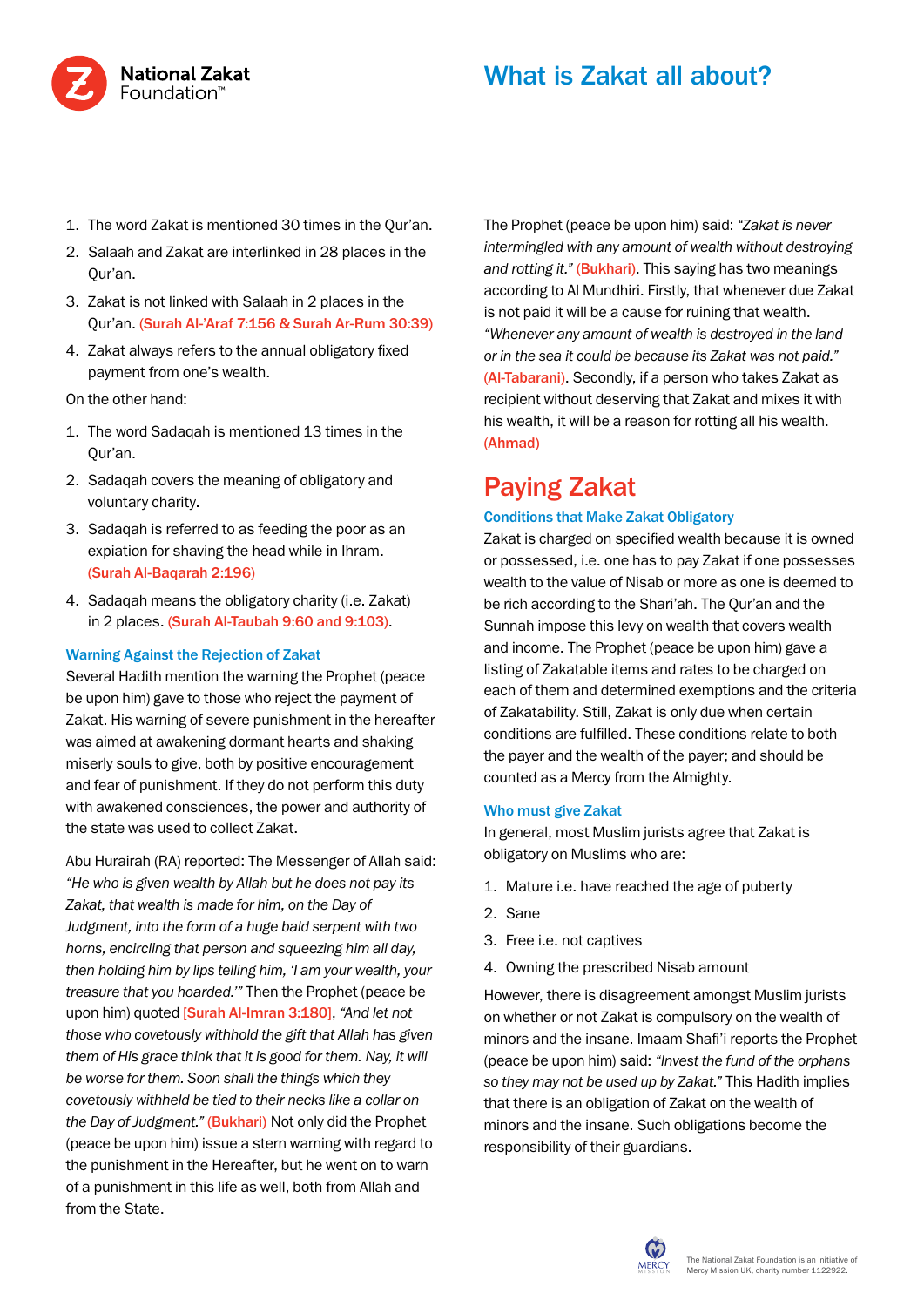

#### What Wealth is Subject to Zakat?

The Qur'anic reference to items subject to Zakat is rather general. Surah Al-Taubah (9:103) mentions the word *"amwal"* and Surah Al-Baqarah (2:267) mentions, *"What you have earned,"* and *"What we have produced for you from the earth."*

Hence, in the time of the Prophet (peace be upon him) it became clear that Zakat was levied on camels, sheep, gold, silver, agricultural output and goods designated for trade. Certain items were exempt, included things used for personal purposes such as clothes, household furniture and durable commodities, etc. It must be noted in this regard that Zakat was imposed on agricultural products, livestock, trade inventories, gold and silver. Except for personal and family things, nothing of substantial value, of the time, was left outside the domain of Zakat. Land was almost worthless unless it was used in agriculture, and dwellings were commonly inexpensive.

On the basis of such texts, Muslim jurists have formulated various opinions and rules about what wealth are subject to Zakat. These may be categorised as follows:

- those who believe that only items specifically prescribe in the Qur'an and Sunnah are subject to Zakat, for example dates, raisins, wheat, sheep, camels, assets acquired for the purpose of resale, gold and silver.
- $\cdot$  those who include items similar in nature to those mentioned above but not specifically mentioned by the Prophet (peace be upon him), e.g. vegetables, debts, wages, salaries, professional income and the return generated by fixed assets.
- $\cdot$  those who include all the above as well as contemporary items of income and wealth - including fixed assets.

Muslim jurists agree that personal and consumable wealth is not Zakatable. Furthermore, they agree that even from among the wealth that is generally subject to Zakat, Zakat is only taken if this wealth fulfills the following conditions:

Ownership: The wealth must be fully owned by the potential payer. This ownership must be absolute and not restricted, except as provided by the law of the country.

Growth: The wealth must have the ability to grow or increase or multiply, or is itself a result of a process of growth, such as animals or agricultural products.

However, Muslim scholars also deem money, gold, silver and merchandise to have the potential of growth as it is usually made to grow through trade.

Zakat is meant to help relieve the poor without impoverishing the rich, by having the rich to pay from their surplus, i.e. taking a little from the plenty. Imposing Zakat on wealth that does not grow reverses this purpose, since Zakat is paid year after year, over and above other living expenses.

Nisab: For wealth to be subject to Zakat it must first attain a minimum value. In several Hadith, the Prophet (peace be upon him) established certain minimum values for the different wealth and exempted anyone who owns less than the minimum from the payment of Zakat. However, once a person owns the minimum of any wealth, then the whole amount of that wealth becomes subject to Zakat.

The amount of Nisab must be over and above what is required to satisfy the immediate basic needs of the payer, including family responsibilities and due debts.

Haul (passage of a year): Since Zakat is a yearly obligation, the wealth should be held for a year before it is charged with Zakat. However, the Haul condition is restricted to livestock, money and business assets and does not apply to agricultural products, fruits, honey, extracted minerals and found treasure as the latter are subject to Zakat at the time of harvest or when discovered.

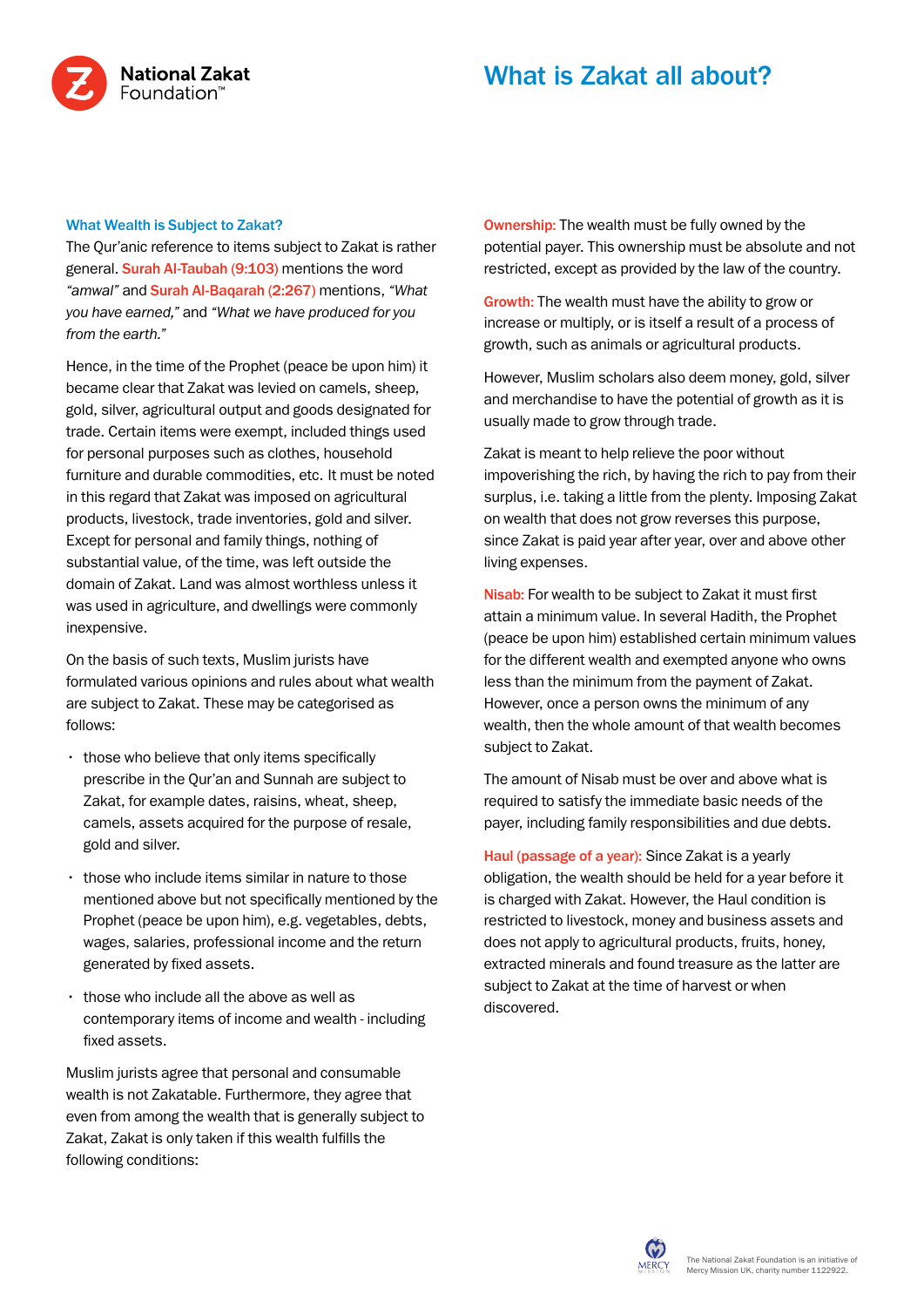

# Receiving Zakat

### The Distribution of Zakat

The Prophet (peace be upon him) is reported to have said: *"Allah verily did not accept the judgment of a Prophet (peace be upon him) or anybody else in [the distribution of] Zakat, so He gave the Judgment on it. He divided it into eight parts."* This Hadith refers to Surah Al-Taubah (9:60): *"Sadaqah (i.e. Zakat) is for the poor, the needy, those employed to administer [the funds], those whose hearts have been reconciled [to the truth], for those in slavery, those in debt, in the cause of Allah and for the wayfarer; [thus it has been] ordained by Allah, and Allah is full of knowledge and wisdom."*

A more detailed description of the categories is as follows:

### Al-Fuqara: The Poor

According to the majority of jurists, the poor are those who do not have any assets and have no means by which they can earn their living. However, the Hanafi jurists defined the poor as those who have money lesser than the amount on which Zakat is payable. The poor are worse than the needy in regard to satisfying their basic needs. However, some scholars hold the opposite view.

### Al-Masakin: The Needy

According to the majority of jurists, the needy are the people whose earnings do not cover their basic needs. However, the Hanafi jurists identified them as *"those who have no earnings at all."* The Hanafi and Maliki jurists consider them to be more deserving of Zakat than the poor. However, the Hanbali and Shafi`i jurists put the poor as being more deserving of Zakat. Actually, this dispute in categorisation has no effect, since both the poor and the needy are among the categories entitled to receive Zakat.

### Al-'Amilina 'Alayha: Administrators of Zakat

This term applies to all those serving in the field of Zakat, including those responsible for collecting, storing, guarding, registering and distributing Zakat. They shoulder all Zakat related activities.

### Al-Mu'allafati-Qulubuhum: Reconciliation of Hearts

This term applies to people who have embraced Islam or who are inclined to the Truth of Islam.

### Fir-Riqab: For those in Bondage

Zakat may be allocated to help Muslims free themselves of bondage.

### Al-Gharimin: Those in Debt

Zakat may be used to pay off debts that the debtor is struggling to pay off, so long as these debts were not incurred in an act contrary to Islamic law.

### Fi-Sabilillah: In the Cause of Allah

Muslim jurists differ on who or what can be covered under this category, although most seem to agree that it can be used in the defence of Islam. In the wider sense however, this channel covers all methods of promoting the Islamic value system, whether through propagation or intellectual confrontation.

### Ibnas-Sabil: The Wayfarer

A wayfarer refers to a traveller who left his home for a lawful purpose and for whatever good reason does not posses enough money to return home, even if he is rich in his own country.

### The Manner of Distributing Zakat

The Zakat giver is freed from its obligation as soon as he grants full ownership and possession of it to any of the above-mentioned categories. This can be done either by giving a certain amount of money to meet his basic requirements or by giving him a means of production or tools of trade to help him in becoming self-empowered.

### To Whom Can Zakat Not Be Given?

Muslim jurists agreed that Zakat cannot be given to the following people:

- 1. The rich (except when such are among the workers of Zakat or the wayfarer).
- 2. Those capable but not willing to work.
- 3. Non-Muslims and those who fight against Islam.